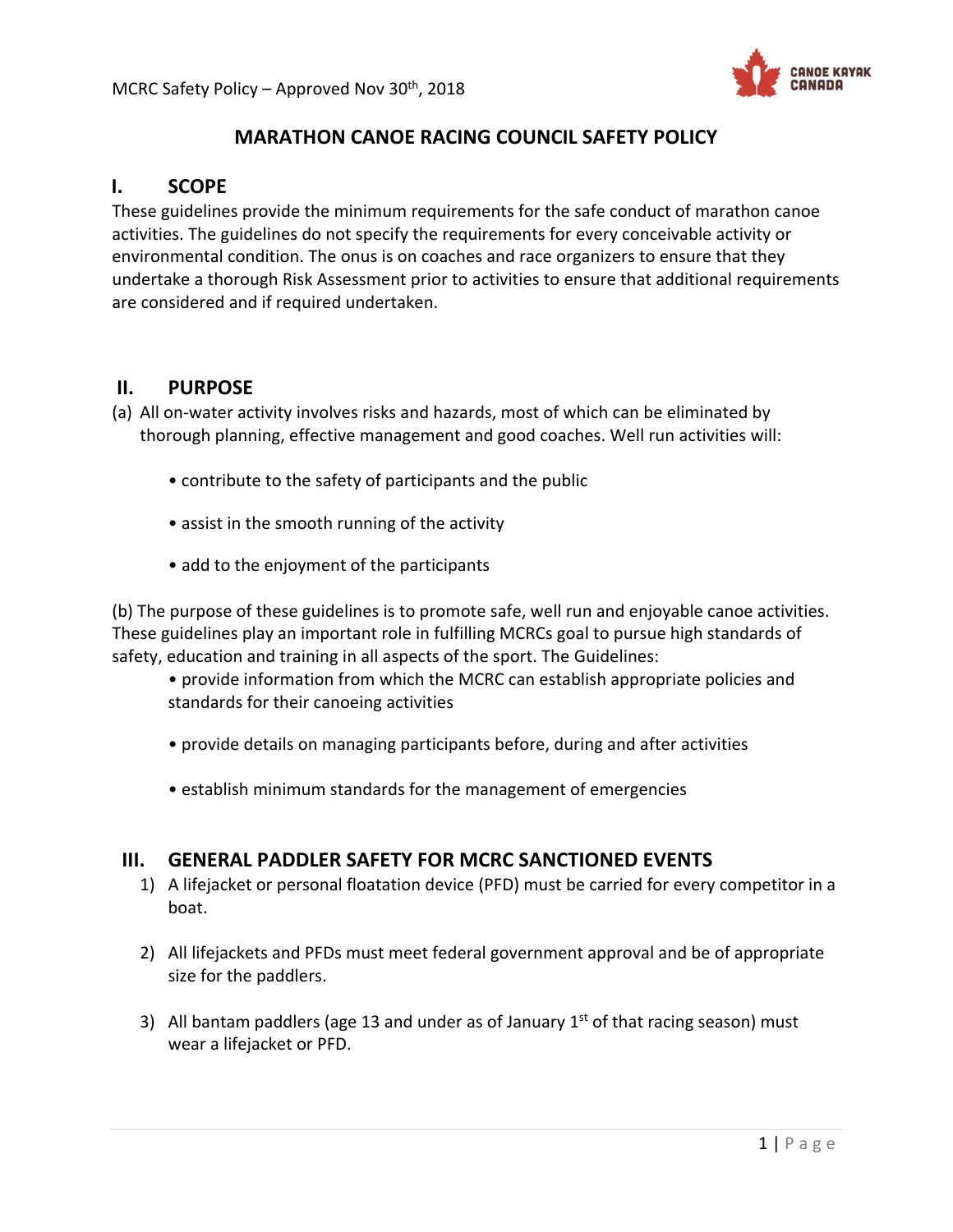

- 4) All junior paddlers (age  $14 17$  as of January  $1<sup>st</sup>$  of that racing year) must a wear lifejacket or PFD while in a North Canoe, a Montreal Canoe or an OC6.
- 5) October 31<sup>st</sup> to April 1<sup>st</sup> within Canada, all paddlers in every class must wear a lifejacket or PFD.
- 6) It is highly recommended that all weak and non‐swimmers wear a lifejacket or PFD throughout the entire race.
- 7) According to the *Small Vessel Regulations (Amended July 13th, 2017)* **PART 2** Safety Equipment for Pleasure Craft **SUBPART 5** Exceptions for Human‐Powered Pleasure Craft Paddleboats, Watercycles, and Sealed‐Hull, Sit‐on‐Top **Sections** 220‐222:
	- **a. Racing Canoes and Racing Kayaks**
	- b. 221 (1) A racing canoe or racing kayak that is engaged in formal training, in an official competition or in final preparation for an official competition that is governed by safety guidelines and procedures established by the governing body is not required to carry on board the safety equipment required by this Part if it is attended by a safety craft that is carrying on board a personal flotation device or lifejacket of an appropriate size
		- (a) for each person on board the canoe or kayak, if the safety craft is attending only one pleasure craft; or
		- (b) for each person on board the canoe or kayak with the most persons on board, if the safety craft is attending more than one pleasure craft.
	- c. 221 (2) However, if the canoe or kayak is not attended by a safety craft, it is required to carry on board the following safety equipment:
		- (a) a personal flotation device or lifejacket of an appropriate size for each person on board;
		- (b) a sound‐signalling device; and
		- (c) a watertight flashlight, if the canoe or kayak is operated after sunset or before sunrise or in periods of restricted visibility.
- 8) For events where, competing craft may be isolated (out of sight of other craft and race officials) on the course, it is recommended that all safety equipment be carried by all competing craft i.e. lifejackets or PFDs, a sound signaling device (whistle), a bailer with a minimum capacity of one litre, and a watertight flashlight where time of day dictates.
- 9) Bantam age paddlers, spring and fall races and non‐swimmers are subject to paragraphs (3) to (6).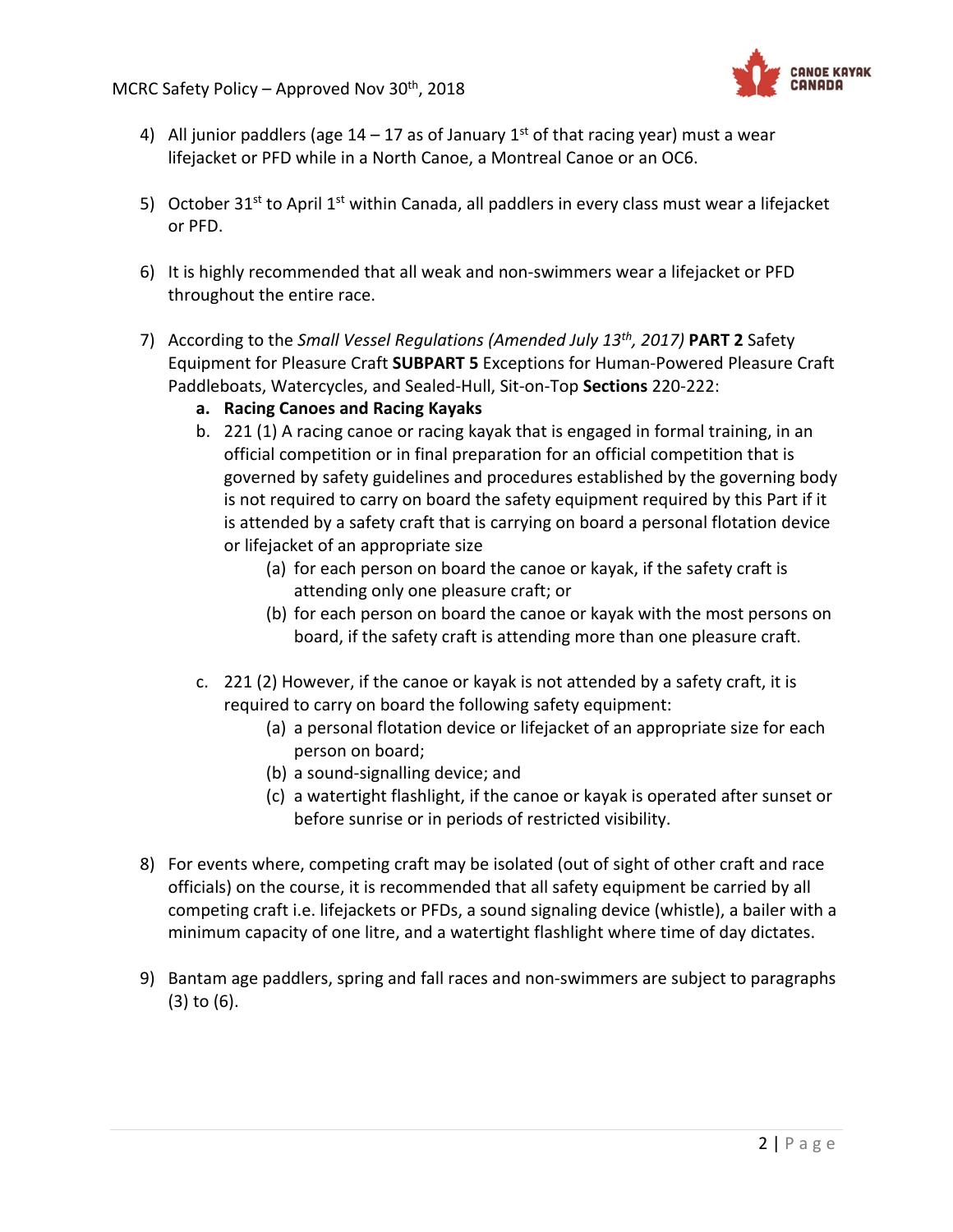

# **IV. INCIDENT REPORTING**

The reporting of accidents and incidents with the maintenance of an incident database allows all paddlers to benefit from the experiences of others. MCRC maintains records of marathon canoeing incidents and accidents that resulted in injury or had the potential to result in injury to use as learning opportunities.

- 1) Accidents are to be recorded on the ELCC Accident Report Form found in Appendix A or in the ELCC Marathon Canoe Coach Workbook
- 2) The MCRC Chair is to be notified of any major incidents

## **V. RACE GUIDELINES**

#### **INSTRUCTIONS FOR RACERS:**

- 1) If you come across competitors who have tipped, or are in trouble, aid if needed.
- 2) If a racer withdraws from a race before the finish, he/she must inform the race organizer as soon as possible. Failure to do so may result in a ban from future competitions.
- 3) Race competitors and officials may not use alcohol, illegal or intoxicating drugs before, or during the race. Failure to comply will result in disqualification and local authorities will be informed.

### **SPECIAL INSTRUCTINS FOR BANTAM RACES:**

- 1) All races involving Bantam paddlers (<14yrs) must be supervised by one safety boat for three teams. The safety boat can be a canoe or a motorized craft.
- 2) The recommended maximum distance is 5 km. Distance is at the discretion of the race organizer.
- 3) A bantam race<14yrs should be postponed or canceled in the event of poor weather or water conditions. This is also at the discretion of the race organizer.

### **INSTRUCTIONS FOR RACE ORGANIZERS**:

- 1) If the person responsible for running the race (the Race Chairman) is a competitor, a non‐competitor must be designated to act as Race Chairman during the race.
- 2) If a change in the race-course is required, the Race Chairman or a designate must be available and be prepared to make changes. If poor weather conditions or water conditions might threaten the safety of racers an alternate route should be available.
- 3) No race shall start in a thunderstorm.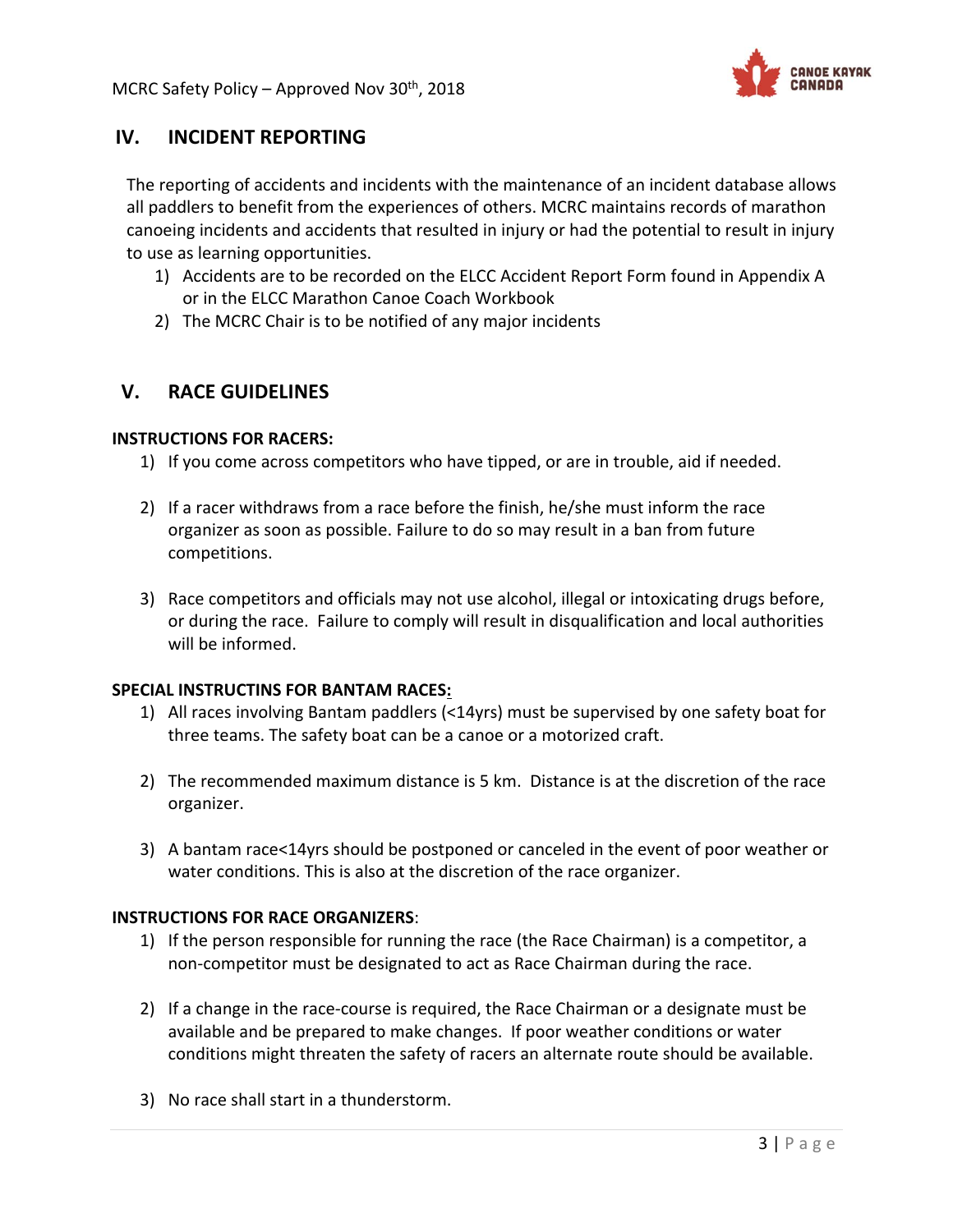

- 4) The MCRC Safety Policy must be posted at each race site.
- 5) An emergency action plan (EAP) must be implemented. The EAP consists of appointing an "in charge" person to make decisions in the event of an emergency; a "call" person to arrange for medical assistance and transport to medical facilities; and the preparation of an EAP outline that contains phone/contact numbers for medical facilities (hospitals and clinics, St. John Ambulance, etc.), police, fire department, doctors (e.g. 911 services if available). GPS or detailed street addresses and routes to the site for access by outside medical assistance should be described in the EAP outline. The EAP outline must be posted with the Safety Policy in a readily accessible location at the race site start.
- 6) a) All competitors must sign waivers; competitors under 18 years of age require the signature of a parent or guardian (respective team or club coach). Waivers must inform the participants of the potential dangers and personal risks involved with competitive paddling events.

b) For legal and liability reasons, the Organizer must retain waivers for at least two years after the event. When younger paddlers are named, waivers must be retained for at least two years after they have reached the age of majority.

- 7) A mandatory race briefing must be held prior to all races and include the following information:
	- a. Race course and rules
	- b. Potential safety hazards
	- c. Review the safety plan
	- d. Personal safety requirements
	- e. Paddler code of conduct see appendix
- 8) The entire race course, including portages, must be inspected for hazards before the race with these removed where possible. Where hazards cannot be removed, they should be clearly marked, and the participants informed as to the nature and locations of the hazards during a pre‐race briefing. Where hazards exist on the course, there must be safe routes to by‐pass them.
- 9) All portages should be clearly marked, groomed, and if possible supervised and clear of spectators. Portages on roads should be closely supervised, with traffic controlled by local police if necessary.
- 10) Motorized patrol boats must be used for lake portions of races, unless the entire race is within view of the race organizers and the course is never more than 200 meters from the nearest accessible shore line. If possible, contact local police for assistance. On rivers, provide a patrol boat if possible. If this is not possible, use a check point system.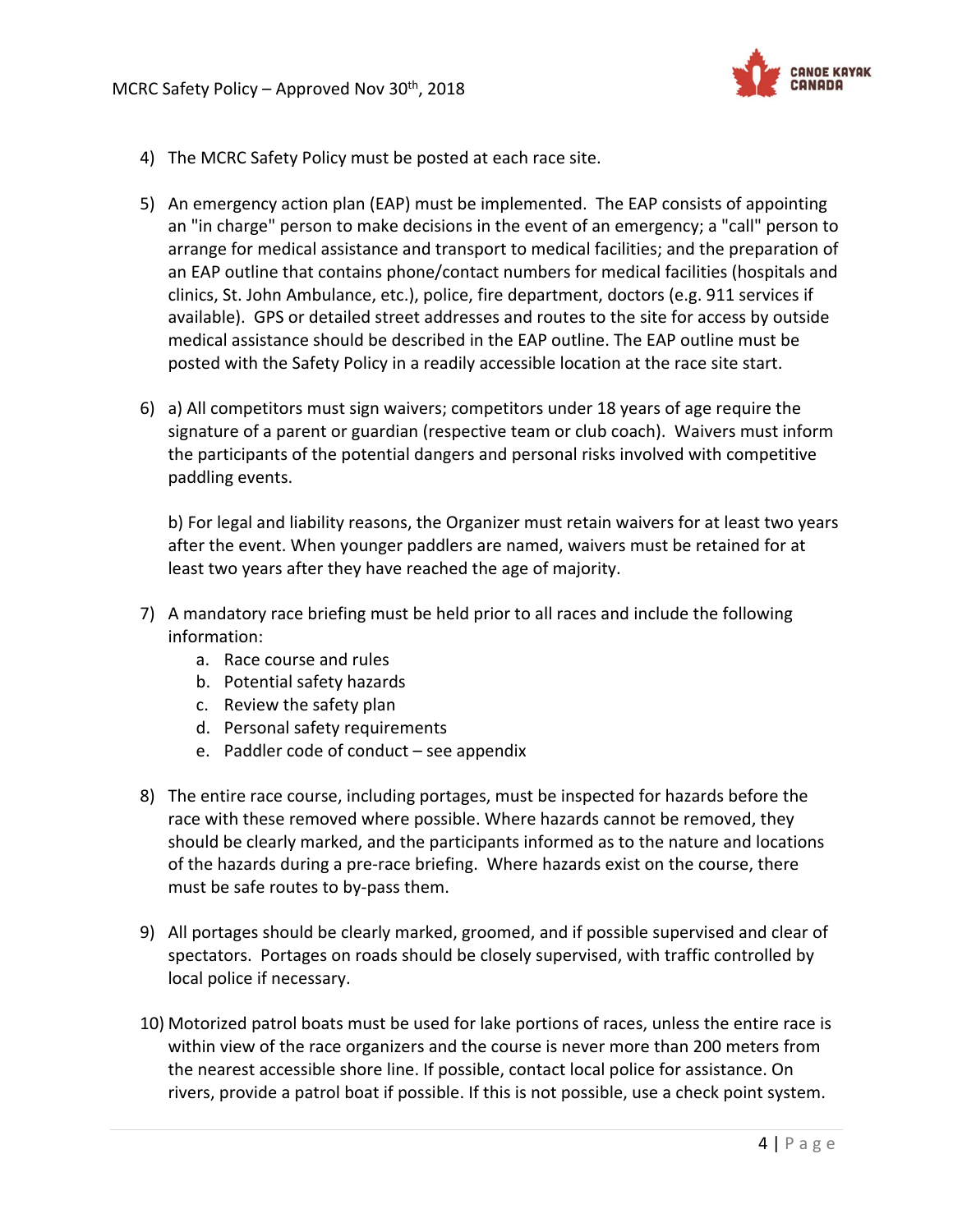

- 11) A map of the course shall be posted at each race site. A briefing before the race should describe the course and refer to the map.
- 12) Race organizers must ensure that all racers have finished the course safely and are off the course after a predetermined posted time.
- 13) A sweep boat or a tally system must be used to ensure that all competitors have been accounted for.
- 14) First aid kits must be available at the race site. It is recommended that personnel with St. John's Ambulance, Red Cross, or equivalent first aid training be available at the site.
- 15) At least one vehicle at the race site should be designated and be available for emergency medical transportation.

#### **INSTRUCTIONS FOR COACHES**

- 1) All coaches must be familiar with, and enforce, this MCRC Safety Policy.
- 2) Before coaching at a site, a coach shall familiarize him/herself with the site and water conditions and be aware of hazards or obstacles.
- 3) Coaches are responsible for inspection of canoeing/kayaking equipment to ensure it is safe and that it is appropriate for the participants and racing/training conditions at the site.
- 5) It is recommended that coaches be trained in First Aid and Cardio‐Pulmonary Resuscitation (CPR), water safety and life saving.
- 6) It is recommended that all coaches in charge of, or supervising, on‐water activities be Trained or Certified in Marathon NCCP ELCC or an equivalent.

#### **INSTRUCTIONS FOR MCRC EXECUTIVE MEMBERS:**

- 1) Monitor the Safety Program and act as resource persons for race organizers and new paddlers.
- 2) Compile an updated list of rules and a safety policy that is to be forwarded to all race organizers prior to the racing season.
- 3) Review Safety Policy annually prior to the Annual General Meeting.

Adapted from the OMRCA Safety Policy ‐ December 2007 Approved April 5, 2008 ‐ Updated Nov 2018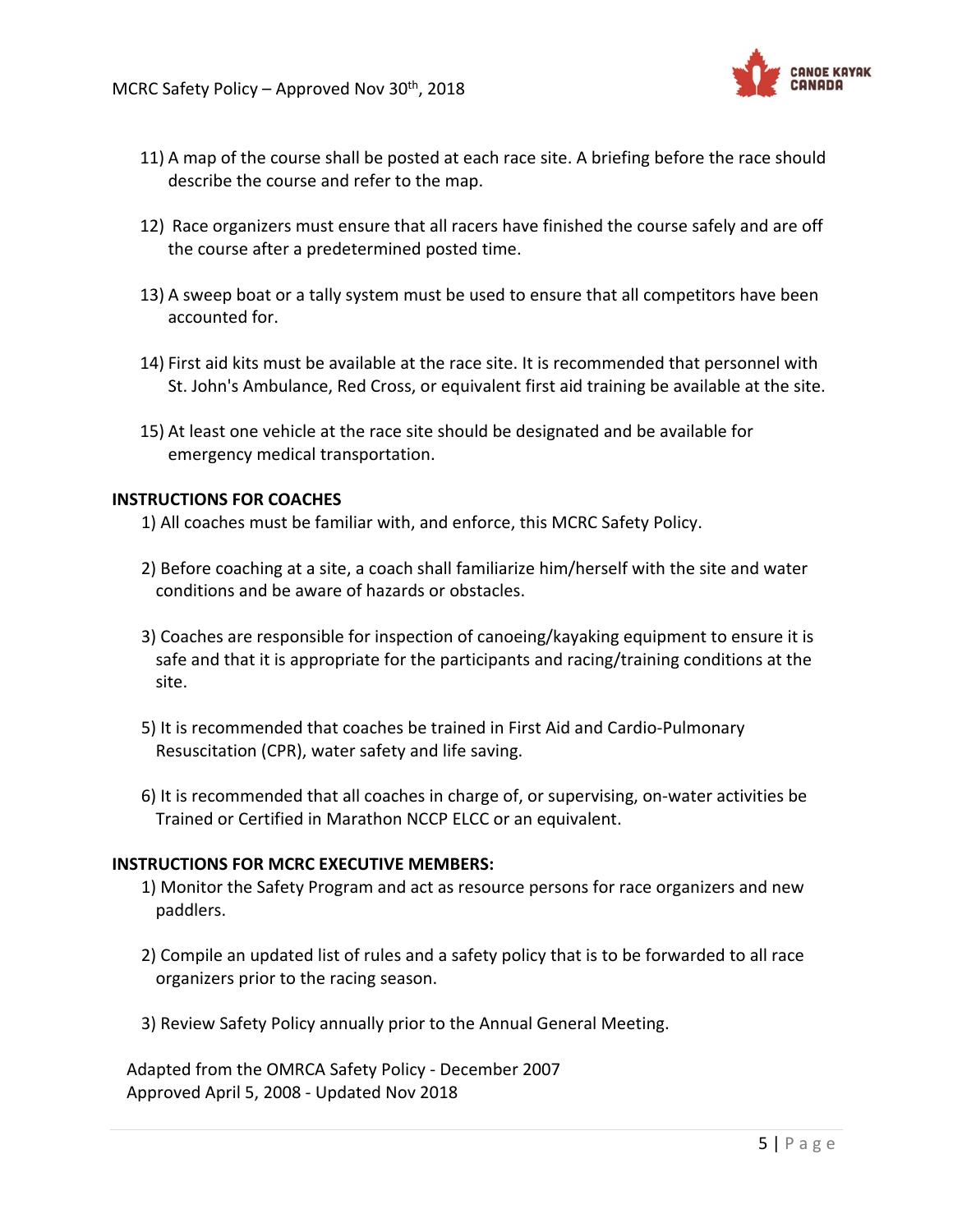

# **PADDLER SAFETY CODE OF CONDUCT**

#### **THE PADDLER**

- a. Be able to swim confidently and be confident in water, even with the clothing you will wear paddling.
- b. Wear a PFD when and where appropriate.
- c. Be honest with yourself and your paddling partner about your ability. Paddling a canoe on quiet water doesn't qualify you for more difficult conditions.
- d. The waters of creeks, rivers, and lakes are all very different, and demand knowledge and skill. Develop your paddling incrementally, preferably with people more skilled than yourself. Clubs are wonderful.
- e. Beware of cold water and weather extremes. Swimming ability and lifejackets cannot counteract for long the effects of very cold water.
- f. Be equipped for the conditions that could occur. Secure your belongings (keys!), have appropriate footwear, allow for protection against the sun, wind, and rain.
- g. Learn how to capsize, to rescue yourself and others and learn first aid, so that you are prepared for an emergency.
- h. Seek training. Look for coaching courses or clinics to attend.
- i. Before accepting an invitation to undertake a paddle, enquire about:
	- i. who is organising it
	- ii. the leader
	- iii. the water (creek, stream, river, lake)

If you accept, give the leader a frank assessment of your skill and experience and your full cooperation.

#### **EQUIPMENT**

- a. Make certain you have the right canoe for the paddle, race or trip!
- b. Test new and unfamiliar equipment before undertaking hazardous assignments. This includes alterations to gear.
- c. The canoe must be in good condition before starting a paddle.
- d. Carry a spare paddle in a position where you can get at it quickly.
- e. Use spraycovers whenever there is any possibility that water may come into the canoe in quantity.
- f. Carry water, food, a patch kit, and any safety equipment.
- g. Leave a plan of your trip with a responsible person and an expected time of arrival at your destination.

#### **THE LEADER**

a. The leader should describe the conditions that could be experienced to prospective paddlers, prior to acceptance of invitations.